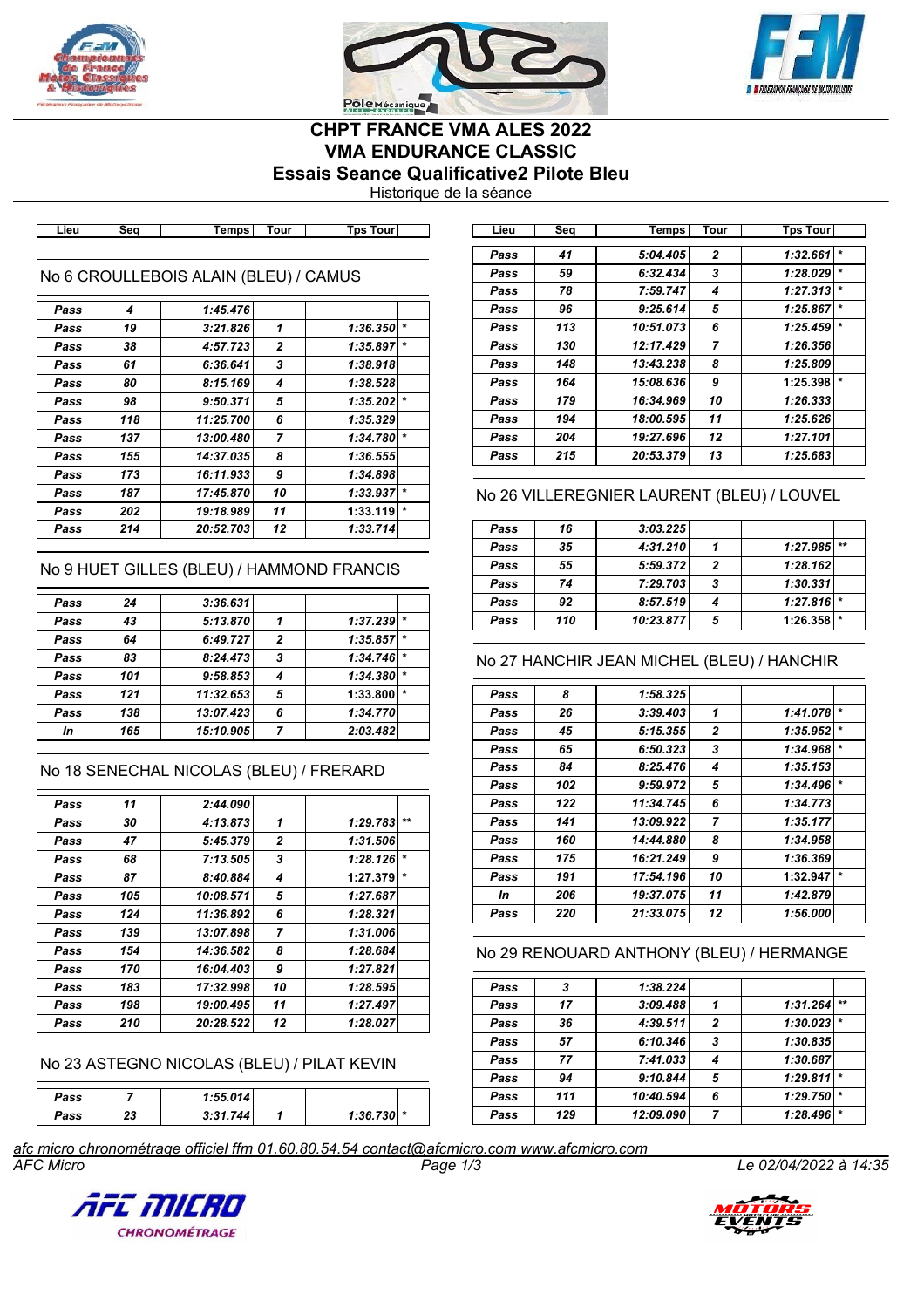





VMA ENDURANCE CLASSIC Essais Seance Qualificative2 Pilote Bleu Historique de la séance

No 29 RENOUARD ANTHONY (BLEU) / HERMANGE

| Pass | 147 | 13:37.879 | 8  | 1:28.789 |
|------|-----|-----------|----|----------|
| Pass | 163 | 15:06.352 | 9  | 1:28.473 |
| Pass | 180 | 16:35.325 | 10 | 1:28.973 |
| Pass | 195 | 18:04.974 | 11 | 1:29.649 |
| Pass | 205 | 19:34.630 | 12 | 1:29.656 |
| Pass | 217 | 21:02.424 | 13 | 1:27.794 |
|      |     |           |    |          |

#### No 45 CESAREO BRUNO (BLEU) / HERRY NICOLAS

| Pass | 22  | 3:26.880  |                |          |        |
|------|-----|-----------|----------------|----------|--------|
| Pass | 42  | 5:04.611  | 1              | 1:37.731 |        |
| Pass | 62  | 6:41.604  | $\overline{2}$ | 1:36.993 | $\ast$ |
| Pass | 81  | 8:18.068  | 3              | 1:36.464 |        |
| Pass | 100 | 9:54.572  | 4              | 1:36.504 |        |
| Pass | 119 | 11:31.347 | 5              | 1:36.775 |        |
| Pass | 140 | 13:08.017 | 6              | 1:36.670 |        |
| Pass | 159 | 14:44.727 | 7              | 1:36.710 |        |
| Pass | 176 | 16:21.393 | 8              | 1:36.666 |        |
| Pass | 192 | 17:58.195 | 9              | 1:36.802 |        |

#### No 67 KRAUSZ OLIVIER (BLEU) / BASSINOT JEAN

| Pass | 12  | 2:49.444  |              |          |         |
|------|-----|-----------|--------------|----------|---------|
| Pass | 31  | 4:18.299  | 1            | 1:28.855 | $***$   |
| Pass | 49  | 5:46.430  | $\mathbf{2}$ | 1:28.131 | $\star$ |
| Pass | 67  | 7:12.809  | 3            | 1:26.379 |         |
| Pass | 85  | 8:38.604  | 4            | 1:25.795 | $\star$ |
| Pass | 103 | 10:05.471 | 5            | 1:26.867 |         |
| Pass | 120 | 11:32.050 | 6            | 1:26.579 |         |
| Pass | 135 | 12:58.567 | 7            | 1:26.517 |         |
| Pass | 152 | 14:24.951 | 8            | 1:26.384 |         |
|      |     |           |              |          |         |

# No 73 TIOLLIER PIERRE (BLEU) / DAVID CHRISTIAN

| 28<br>4:07.563<br>Pass<br>51<br>5:47.098<br>1:39.535<br>1<br>Pass<br>$\mathbf{2}$<br>1:41.687<br>73<br>7:28.785<br>Pass<br>$\star$<br>3<br>1:37.855<br>9:06.640<br>93<br>Pass<br>$\star$<br>112<br>10:43.956<br>1:37.316<br>4<br>Pass<br>$\star$<br>5<br>1:36.501<br>12:20.457<br>131<br>Pass<br>13:58.487<br>6<br>1:38.030<br>149<br>Pass |  |
|--------------------------------------------------------------------------------------------------------------------------------------------------------------------------------------------------------------------------------------------------------------------------------------------------------------------------------------------|--|
|                                                                                                                                                                                                                                                                                                                                            |  |
|                                                                                                                                                                                                                                                                                                                                            |  |
|                                                                                                                                                                                                                                                                                                                                            |  |
|                                                                                                                                                                                                                                                                                                                                            |  |
|                                                                                                                                                                                                                                                                                                                                            |  |
|                                                                                                                                                                                                                                                                                                                                            |  |
|                                                                                                                                                                                                                                                                                                                                            |  |
| 7<br>1:36.549<br>167<br>15:35.036<br>Pass                                                                                                                                                                                                                                                                                                  |  |
| 17:12.145<br>8<br>1:37.109<br>182<br>Pass                                                                                                                                                                                                                                                                                                  |  |
| 9<br>1:36.358<br>197<br>18:48.503<br>Pass                                                                                                                                                                                                                                                                                                  |  |
| 20:52.492<br>213<br>10<br>2:03.989<br>In                                                                                                                                                                                                                                                                                                   |  |

**Lieu Seq Temps Tour Tps Tour Lieu Seq Temps Tour Tps Tour**

## No 74 LAMINIER SEBASTIEN (BLEU) / MONTES

| Pass | 13  | 2:50.983  |                |          |         |
|------|-----|-----------|----------------|----------|---------|
| Pass | 32  | 4:21.769  | 1              | 1:30.786 | $\star$ |
| Pass | 52  | 5:52.309  | $\overline{2}$ | 1:30.540 | $\star$ |
| Pass | 70  | 7:23.955  | 3              | 1:31.646 |         |
| Pass | 90  | 8:53.765  | 4              | 1:29.810 | $\star$ |
| Pass | 109 | 10:22.380 | 5              | 1:28.615 | $\star$ |
| Pass | 128 | 11:50.536 | 6              | 1:28.156 | $\ast$  |
| Pass | 144 | 13:21.615 | 7              | 1:31.079 |         |
| Pass | 161 | 14:51.014 | 8              | 1:29.399 |         |
| Pass | 177 | 16:21.656 | 9              | 1:30.642 |         |
| Pass | 189 | 17:52.030 | 10             | 1:30.374 |         |
| Pass | 203 | 19:19.568 | 11             | 1:27.538 | $\star$ |
| Pass | 212 | 20:48.441 | 12             | 1:28.873 |         |

## No 77 GUILLARD FRANCK (BLEU) / CHEVRIER

| Pass | 6   | 1:47.386  |                |          |         |
|------|-----|-----------|----------------|----------|---------|
| Pass | 21  | 3:24.730  | 1              | 1:37.344 | $\star$ |
| Pass | 39  | 4:58.735  | $\overline{2}$ | 1:34.005 | $\star$ |
| Pass | 58  | 6:31.760  | 3              | 1:33.025 | $\star$ |
| Pass | 79  | 8:04.882  | 4              | 1:33.122 |         |
| Pass | 97  | 9:37.896  | 5              | 1:33.014 | $\star$ |
| Pass | 115 | 11:09.756 | 6              | 1:31.860 | $\star$ |
| Pass | 133 | 12:43.009 | 7              | 1:33.253 |         |
| Pass | 151 | 14:17.190 | 8              | 1:34.181 |         |

## No 80 HUTTEAU STEVEN (BLEU) / METZ ANTOINE

| Pass | 10  | 2:43.642  |                |          |         |
|------|-----|-----------|----------------|----------|---------|
| Pass | 29  | 4:13.430  |                | 1:29.788 | $+ +$   |
| Pass | 46  | 5:43.107  | $\overline{2}$ | 1:29.677 | $\star$ |
| Pass | 66  | 7:11.108  | 3              | 1:28.001 |         |
| Pass | 86  | 8:39.668  | 4              | 1:28.560 |         |
| Pass | 104 | 10:07.976 | 5              | 1:28.308 |         |
| Pass | 123 | 11:35.392 | 6              | 1:27.416 | $\star$ |
| In   | 145 | 13:25.866 |                | 1:50.474 |         |

## No 102 HUET CHRISTOPHE (BLEU) / RONNE

| Pass | 25  | 3:38.947  |   |          |         |
|------|-----|-----------|---|----------|---------|
| Pass | 44  | 5:14.453  |   | 1:35.506 | $\star$ |
| Pass | 63  | 6:48.519  | 2 | 1:34.066 | $\star$ |
| Pass | 82  | 8:21.269  | 3 | 1:32.750 | $\star$ |
| Pass | 99  | 9:54.002  |   | 1:32.733 | $\star$ |
| Pass | 117 | 11:25.564 | 5 | 1:31.562 | $\star$ |
| Pass | 134 | 12:58.175 | 6 | 1:32.611 |         |

*AFC Micro Page 2/3 Le 02/04/2022 à 14:35 afc micro chronométrage officiel ffm 01.60.80.54.54 contact@afcmicro.com www.afcmicro.com*